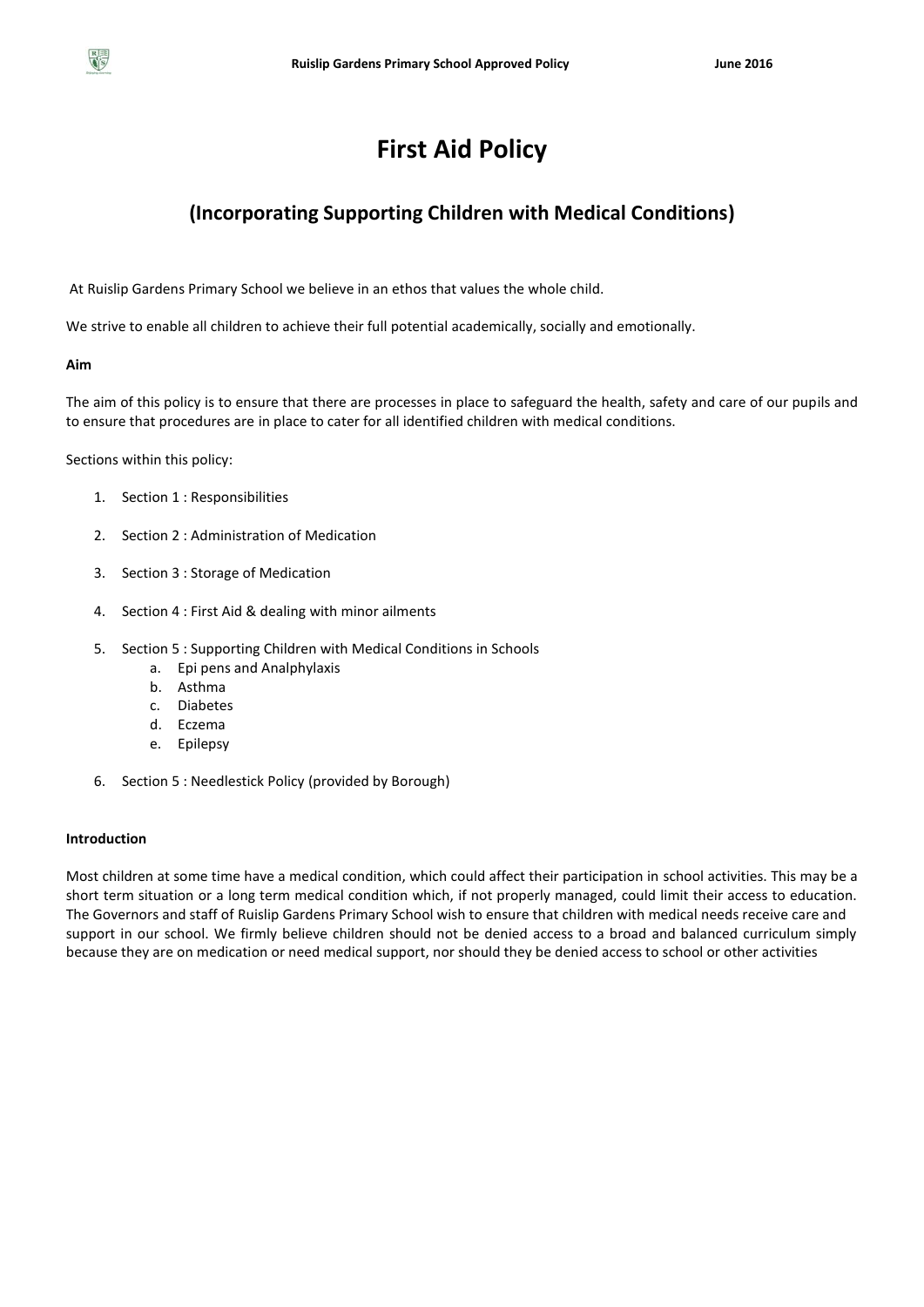

# **Section 1 : Responsibilities**

# **Head Teacher and Governing Body Responsibilities**

The ultimate responsibility for the management of this policy lies with the Head Teacher and Governing Body. The governors will receive termly reports on Health & Safety matters from the Headteacher including reports of any incidents. The governing body will regularly review the School's first aid needs as part of its annual review of Health & Safety at the school to ensure the provision is adequate. They are responsible for ensuring a risk assessment of the first aid requirements of the school is undertaken annually.

The Headteacher must ensure that signs relevant to the contents of this policy are displayed throughout the school providing the following information:

- Names of employees with first aid qualifications
- Location of first aid equipment

The Headteacher is required to inform all parents/guardians of the school's first aid arrangements; which are made available on the school website.

# **Employees' Responsibilities**

The Headteacher is responsible for implementing the governing body's policy via the Welfare Officer and all other members of staff and for ensuring the development of detailed procedures.

Anyone caring for children, including teachers, other school staff have a common law duty of care to act like any reasonably prudent parent. This duty extends to staff leading activities taking place off site, such as visits, outings or field trips and may extend to taking action in an emergency. Teachers/child care practitioners who have children with medical needs in their care should understand the nature of the condition, and when and where the child may need extra attention. All staff (teaching and non-teaching) should be aware of the likelihood of an emergency arising and be aware of the protocols and procedures for specific children in school through attending training provided, reading individual health plans devised for individual children and completing risk assessments when necessary

All employees are to familiarise themselves with, among others, the Health & Safety and First Aid policies. This instruction is outlined in the staff Induction Handbook. This includes:

- The arrangements for first aid
- The employees with qualifications in first aid
- The location of first aid equipment
- The arrangements for recording and reporting accidents

# **Parents Responsibilities**

Parents/carers have prime responsibility for their child's health and should provide school with up to date information about their child's medical conditions, treatment and/or any special care needed. If their child has a more complex medical condition, they should work with the school/other health professionals to develop an individual healthcare plan which will include an agreement on the role of the school in managing any medical needs and potential emergencies. It is the parent/carers responsibility to make sure that their child is well enough to attend school

Upon entry to school, parent/carers will be asked to complete admission forms requesting medical information. We also send out data sheets annually for parents/carers to check and amend to ensure all our records are up to date. The onus is on the parent to ensure that is circumstances change that they make the school aware of these as soon as is practical.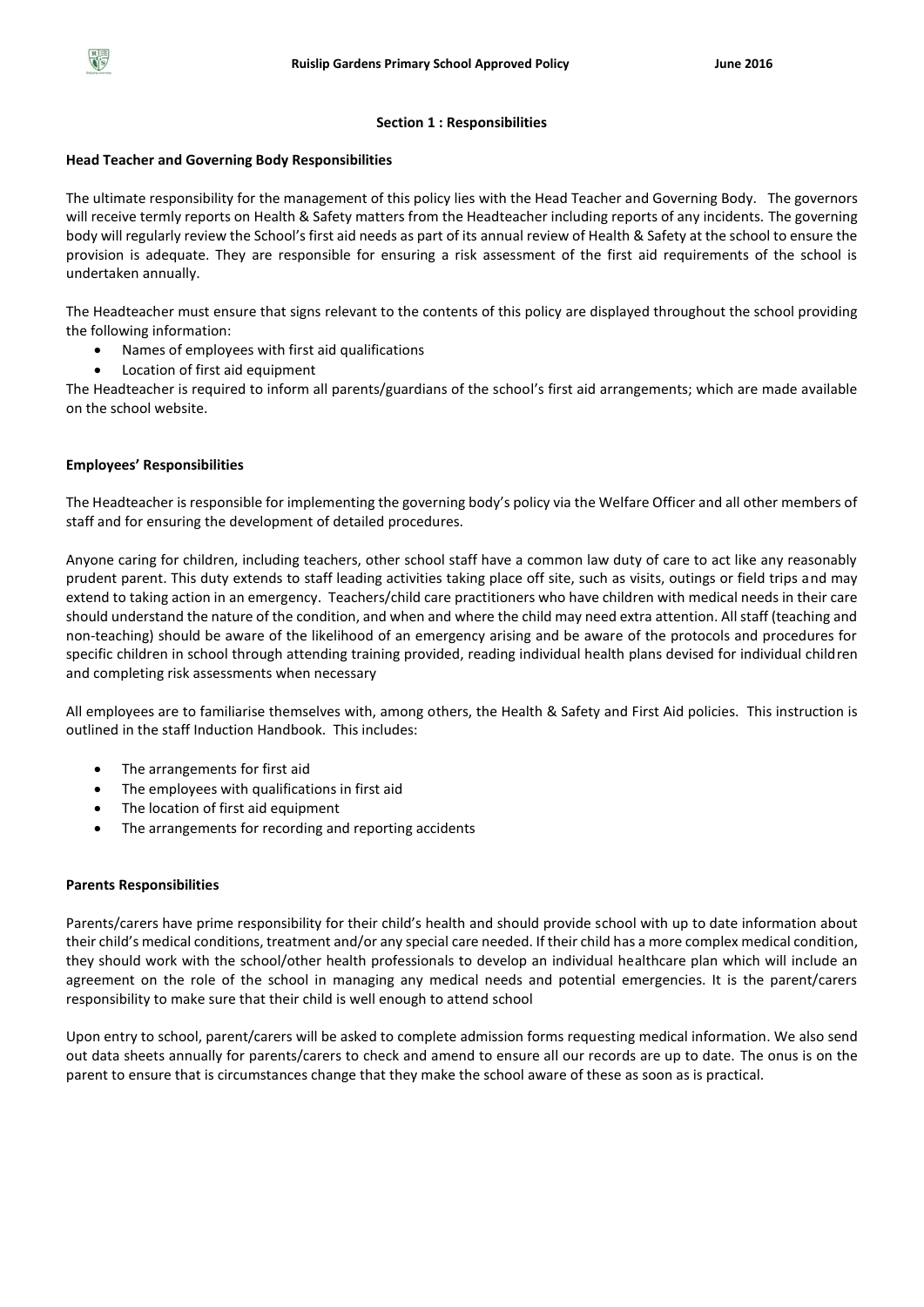#### **Section 2 : Administration of Medication**

The school will only administer medication that is prescribed by a child's Doctor. If a child is required to take prescribed medicine during the school day, parents are requested to complete a consent form from the School Office or the Welfare Officer detailing administering instructions. Medication must be brought into school in its original container and given to the Welfare Officer or the School Office. Pupils must not keep their own medication in school. Non-prescribed medicines are not administered to children at school.

When a child has been off sick, parents/guardians should ensure that the child has received sufficient doses of a course of medicine to alleviate the condition before the child returns to school. Staff will then administer appropriate remaining doses of the course if required to do so.

Children requiring medication to be stored for the topical treatment of conditions must provide prescribed medication and must complete the relevant permission form before the medication can be left here. Epi Pens will be required twice over, one to accompany a child from room to room in the class medical bag, one to be kept in the Medical Room as per Hillingdon Borough's Epi Pen policy.

With regards to Asthma sufferers, with effect from 1<sup>st</sup> February 2015 a parent/carer must provide 1 blue inhaler and 1 spacer to the school. This will be stored in the class medical bag. The school have purchased 4 Emergency Kits (comprising 2 spacers and 1 blue inhaler) these are stored in the Medical room, in each of the 2 trip medical bags and at the Medical station in the Reception classroom in the new end of the building. Where possible and feasible a child will use their own spacer in the event of an asthma attack. In the event that a school spacer is used from the Emergency Kit this spacer will be labelled and be set aside for future use by that individual child and the school will purchase a new spacer for the Emergency Kit

Whilst the medical officer will notify parents when an item is about to expire it is also the parent's responsibility to note the dates that medications will expire and to proactively provide a replacement item to the school as and when the time comes.

## **Section 3 : Storage of Medication**

All medication that is required to be in school will be stored in the Medical Room and in the class medical bag.

The Welfare Officer my receive the medication direct to the Medical Room if it is the first prescription of the medication in order that permission forms can be signed and a full understanding of the requirements can be discussed. The Welfare Assistant is responsible for monitoring the expiry date of any medications of for advising parents that replacement medication is required. Parents should also diarise replacements dates for any lifelong or long term medications. Ultimate responsibility is with the parent. The school cannot be held responsible for out of date medication.

The Welfare Officer will return expired items to the parent for their safe disposal.

Where items are required to be stored in a fridge they will be placed, clearly marked, into the fridge in the Medical Room.

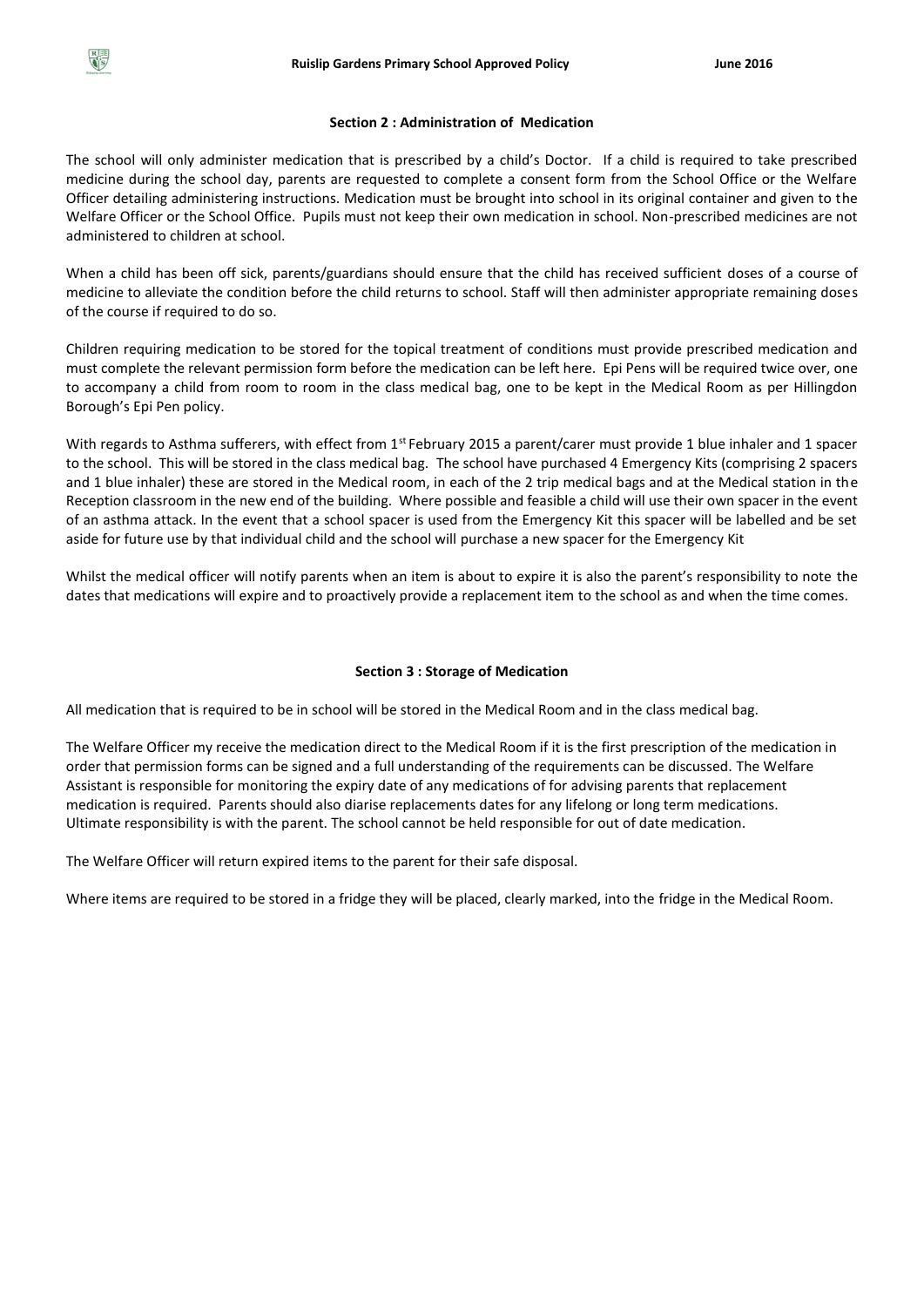# **Section 4 : First Aid**

# **Aim**

Health & Safety legislation places responsibility on schools to protect their staff, students and visitors. Therefore the school must have a health and safety policy; this must include arrangements for first aid, based on a risk assessment of the school, and must include:

- the school's first aid policy
- qualified first aiders/appointed persons
- locations of first aid equipment
- arrangements for offsite activities and trips
- out of school hours arrangements, e.g. lettings, parents' evenings etc.

# **Provision of First Aid**

First aid at the school is delivered primarily through the employment of a Welfare Officer and a team of trained first aiders.

Accidents resulting in injury or ill health effects will be notified immediately to the appointed person or the nearest first aider to facilitate first aid treatment. Where injuries are serious enough to warrant hospital treatment staff must telephone 999 for an ambulance to transport the patient to hospital, inform the next of kin and the Head teacher. Where a child is sent to hospital a member of staff will accompany the child in the event that a parent cannot be contacted or time will not allow us to wait.

The school will provide materials, equipment and facilities as set out in DfEE 'Guidance on First Aid for Schools'.

The location of first aid equipment in school are:

- Reception Area
- Main Kitchen
- Medical Room
- Year 2 Area
- Nursery

The equipment must be checked on a regular basis by the Welfare Officer.

# **First Aiders**

It is the policy of the school that there will be sufficient numbers of trained first aiders on the site at all times. First aiders must have completed a training course (First Aid at Work) approved by the Health & Safety Executive (HSE). Employees with current certificated training are listed in the Medical Room and in each classroom. It is recommended that there must be:

- one first aider per 50 employees
- one first aider per 300 students
- specially trained personnel in accordance with the school risk assessment
- suitably qualified personnel for out of hours, out of term and out of school activities.

The main duties of the first aiders are:

- to give immediate help to persons with common injuries or illnesses
- to administer medicines in accordance with this policy
- to ensure that professional medical assistance is called when required

Contractors are expected to maintain their own first aid equipment and provide their own trained first aiders. They will be allowed to use the school first aid equipment either in an emergency or after negotiation with the school. If the school's first aid equipment is used the Welfare Officer must be notified so that replenishment can be organised.

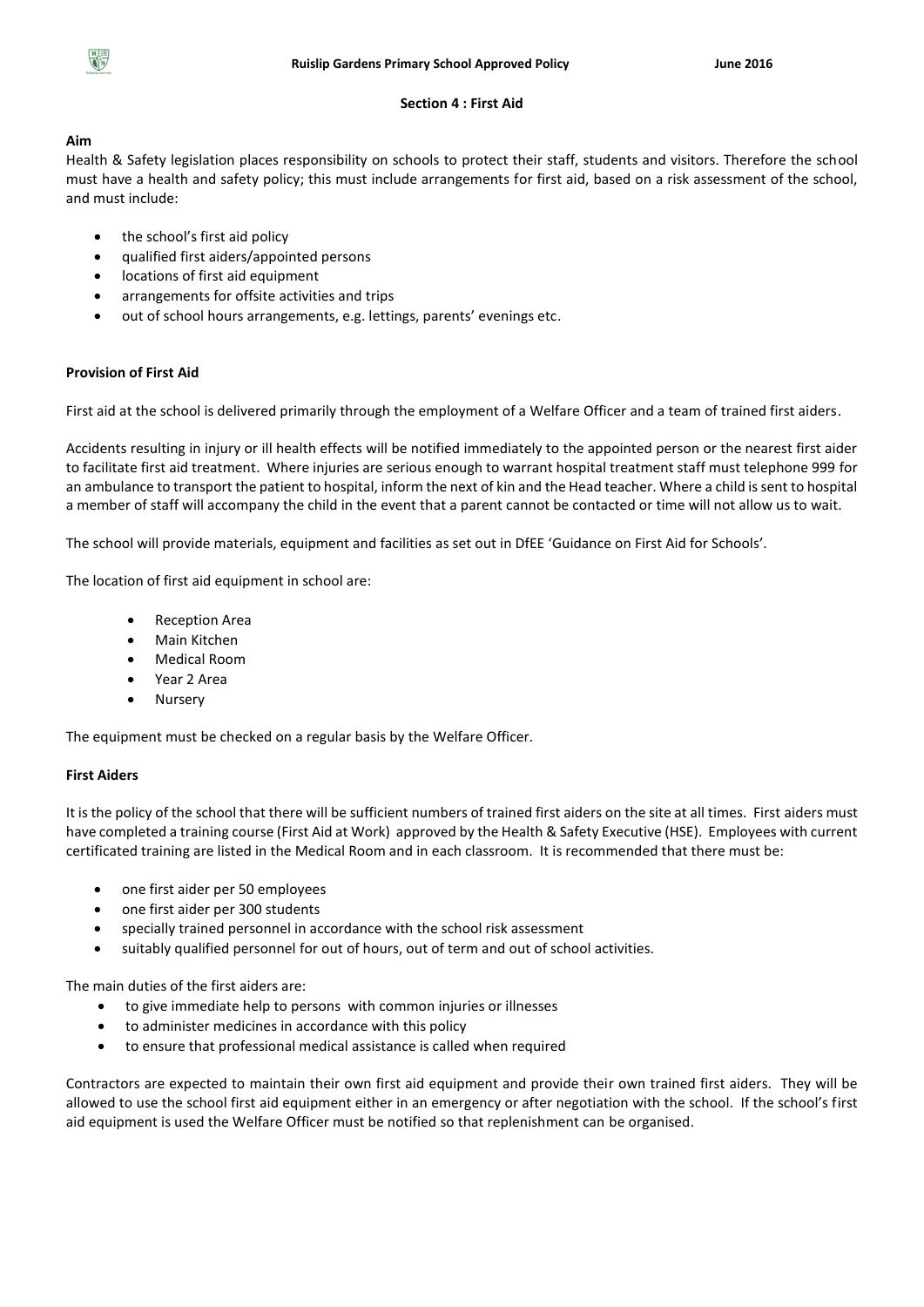

#### **Appointed Persons**

Appointed persons are not first aiders. They do NOT give treatment for which they have not been trained. However, Ruislip Gardens Primary School endeavors to follow good practice in ensuring that appointed persons have emergency first aid training covering what to do in an emergency; cardiopulmonary resuscitation, first aid for the unconscious casualty and first aid for the wounded or bleeding.

An appointed person is someone who takes charge when someone is injured or becomes ill, looks after first aid equipment and ensures that an ambulance or medical help is summoned when appropriate.

#### **Procedure for dealing with minor ailments and injuries during the school day**

A child may not elect to take themselves to the Welfare Room, they must be sent their by a member of staff. In the classroom setting it will be the Teacher or Teaching Assistant who takes that decision, during lunch and playtimes it will be the SMSA (outdoor assistant) or the Kitchen staff or any member of the Teaching staff who come into contact with the child who will take the decision to direct a child to the Welfare Room.

First aid will be administered to the child by the Welfare Office or other first aider. Contact will be made with a parent/carer where the injury or ailment is considered to be more than an average occurance, has caused a bad cut or injury or will leave the child with a significant mark or if it is considered that a child should be sent home.

#### **Recording Accidents and Incidents**

A record of treatment given must be maintained by the qualified first aider, or appointed person. These records shall be used in conjunction with the accident reporting and investigation procedures as a means of accident prevention. Accurate recording is invaluable if further medical attention is required or if legal action is considered by those involved in an accident.

All accidents are recorded in the Accident log Book (electronic document) in the Medical Room by the Welfare Officer or the trained first aider. Where a child has received a bump to the head, serious fall/accident, been given prescribed medication or Asthma medication, a slip is completed for the child to take home. In the instance of bumped heads a notification bracelet is put on the child's wrist to identify that child must be watched for signs of concussion by the class teachers and parents. Where appropriate a telephone call is placed to the parent/carer to notify them of the injury or ailment. Where a child has sustained a significant but non-threatening injury a call is placed to a parent/carer so that, if necessary, the child can be collected from school.

When there is a requirement to report under RIDDOR (Reporting of Injuries, Diseases and Dangerous Occurrences Regulations 1995) the Welfare Officer will make the appropriate report to the HSE.

A member of staff, who witnesses, is first on the scene or first to be informed of any major accident, dangerous occurrence or near miss will complete the on-line report form on 'Safety Net' as soon as possible. The appointed person will investigate all major incidents reported by staff. Investigations may involve consultation with Safety Representatives with the aim of identifying the cause and implementing preventative strategies. The school will keep a record of all accident/incident and investigations.

#### **Compliance with RIDDOR regulations**

The Head teacher will determine which accidents and dangerous occurrences are required to be notified to the Health and Safety executive under the Reporting of Injuries, Diseases and Dangerous Occurrences Regulations 1995. (RIDDOR)

These incidents must be reported to OSENS Hillingdon Safety Net within 10 days of the incident; In the event of a major injury or fatality the notification must be immediate by telephone (0845 300 99 23), with written confirmation using the form F2508 or via websit[e http://www.hse.gov.uk/riddor/](http://www.hse.gov.uk/riddor/)

#### **Procedure for dealing with spillage of body fluids**

Staff, on becoming aware of an incident including spillage of body fluids, must make the area clear and safe and call for assistance from the Site Manager. The Site Manager will deal with the spillage using specialist materials which are held for this purpose.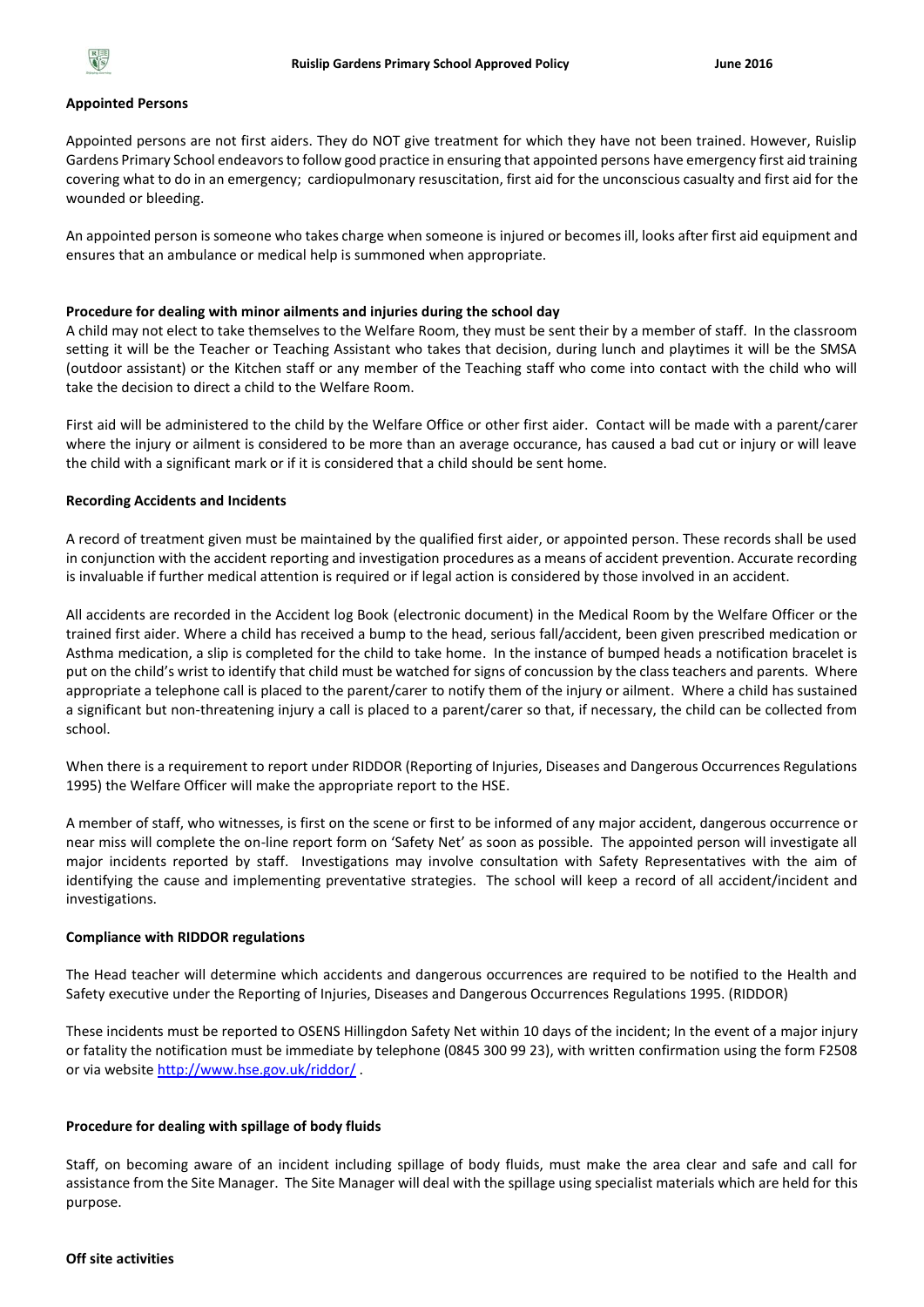

When students are on approved school trips, first aid arrangements are detailed in the risk assessment. Medical contact and information forms are sent to all parents/guardians to supply detailed information on students' medical conditions. The forms accompany the staff in charge of the visit and information can be made available to any medical authority in the country.

#### **Trip of less than 24 hours**

A designated member of staff must have a suitably equipped first aid kit along with individual pupil's medication such as inhalers, epipens, insulin etc. and will be issued with a mobile telephone to summon aid if required.

#### **Trip exceeding 24 hours**

Parents are asked to complete the appropriate medical form so that all staff are aware of any specific medical conditions and can act appropriately.

#### **Dealing with minor ailments**

# **Childhood illnesses**

Parents/carers should follow the Health Protection Agency guidelines for childhood illnesses and abide by these when considering whether their child should attend school. The list illnesses is many and varied so families can visit [http://www.hpa.org.uk](http://www.hpa.org.uk/) or discuss their specific circumstance with the school Welfare Office.

We have elected to cover some of the more common ailments below as they do cause confusion amongst our parent community.

#### **Headlice**

Any case of head lice should be reported to the school. Where a case of headlice is identified during the course of the school day parent/carers will be advised on an appropriate course of action as advised by the local health authority. The child will be sent home from school upon identification of the head lice being present and may return as soon as treatment has either begun or been undertaken in order to avoid the spread of the headlice.

## **Conjunctivitis**

A child with conjunctivitis may remain in school provided treatment has begun. The child will be advised to follow good handwashing techniques during the course of the ailment.

## **Diarrhoea/Vomiting**

No child can remain in school if they have either diarrhoea or vomiting in order to limit the spread of these conditions. The child must not return to the setting until they are 48 hours clear i.e. have not had these symptoms for at least 48 hours.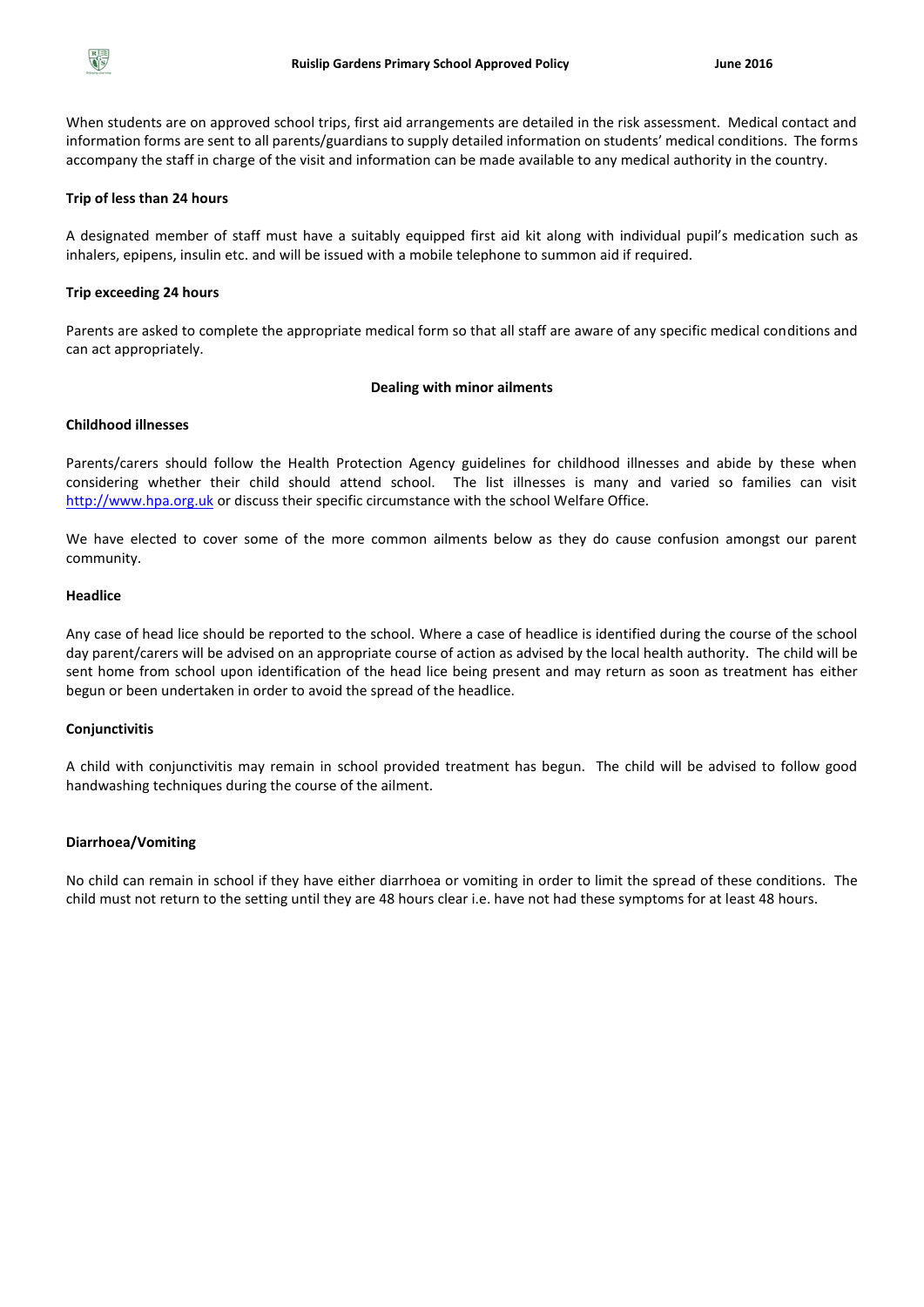# **Section 5 : Supporting Children with Medical Conditions in Schools**

The school recognises that there are many common conditions affecting many children and young people, and welcomes all children with these conditions and others. The school believes that every child has a right to participate fully in the curriculum and life of the school, including all outdoor activities and residential trips. The school ensures that all staff in the school have a good understanding of any conditions that a child may have, through relevant training and does not discriminate against any child who is affected by their condition.

The school work with a child's family to gather the relevant information about a child's condition and to share that efficiently and effectively within the school as appropriate.

# **Individual Health Care Plans (IHCP)**

The main purpose of an IHCP is to identify the level of support that is needed at school for an individual child. The IHCP clarifies for staff, parents/carers and the child the help the school can provide and receive. These plans will be reviewed annually or more frequently at the request of parents/carers or the school, or as required An IHCP will include:

- · details of the child's condition
- · what constitutes an emergency
- · what action to take in an emergency
- · what not to do in the event of an emergency
- · who to contact in an emergency
- · the role the staff can play
- · special requirements e.g. dietary needs, pre-activity precautions
- · any side effects of medicines

A copy will be given to parents/carers, class teachers/childcare practitioners and a copy will be retained in the medical needs file in the office and the child's individual file The general medical information sheet given to all staff will indicate that the child has an IHCP.

## **Communicating Needs**

A medical file containing class/childcare lists together with an outline of any medical condition and actions to be taken is available to all teaching and non-teaching staff (including Lunchtime Supervisors and Activity Leaders) in the welfare office. Individual Health Care Plans for children are kept in the classroom/welfare room where they are accessible to all staff involved in caring for the child.

## **Physical Activity**

We recognise that most children with medical needs can participate in physical activities and extra-curricular sport. Any restrictions in a child's ability to participate in PE or specific physical activities should be recorded in their IHCP. All staff should be aware of issues of privacy and dignity for children with particular needs.

## **School Visits**

When preparing risk assessments staff will consider any reasonable adjustments they might make to enable a child with medical needs to participate fully and safely on visits. Sometimes additional safety measures may need to be taken for outside visits and it may be that an additional staff member, a parent/carer or other volunteer might be needed to accompany a particular child. Arrangements for taking any medicines will need to be planned in accordance with our policy on administering medication and as part of the risk assessment and visit planning process. A copy of IHCP should be taken on trips and visits in the event of information being needed in an emergency.

# **Residential Visits**

Parent/carers of children participating in residential visits will need to complete a consent form giving details of all medical/dietary needs. Administration of medicine forms need to be completed prior to the day of departure and all medication which needs to be administered during the course of the visit should be handed directly to the trained first aider accompanying the group before leaving the school at the start of the visit.

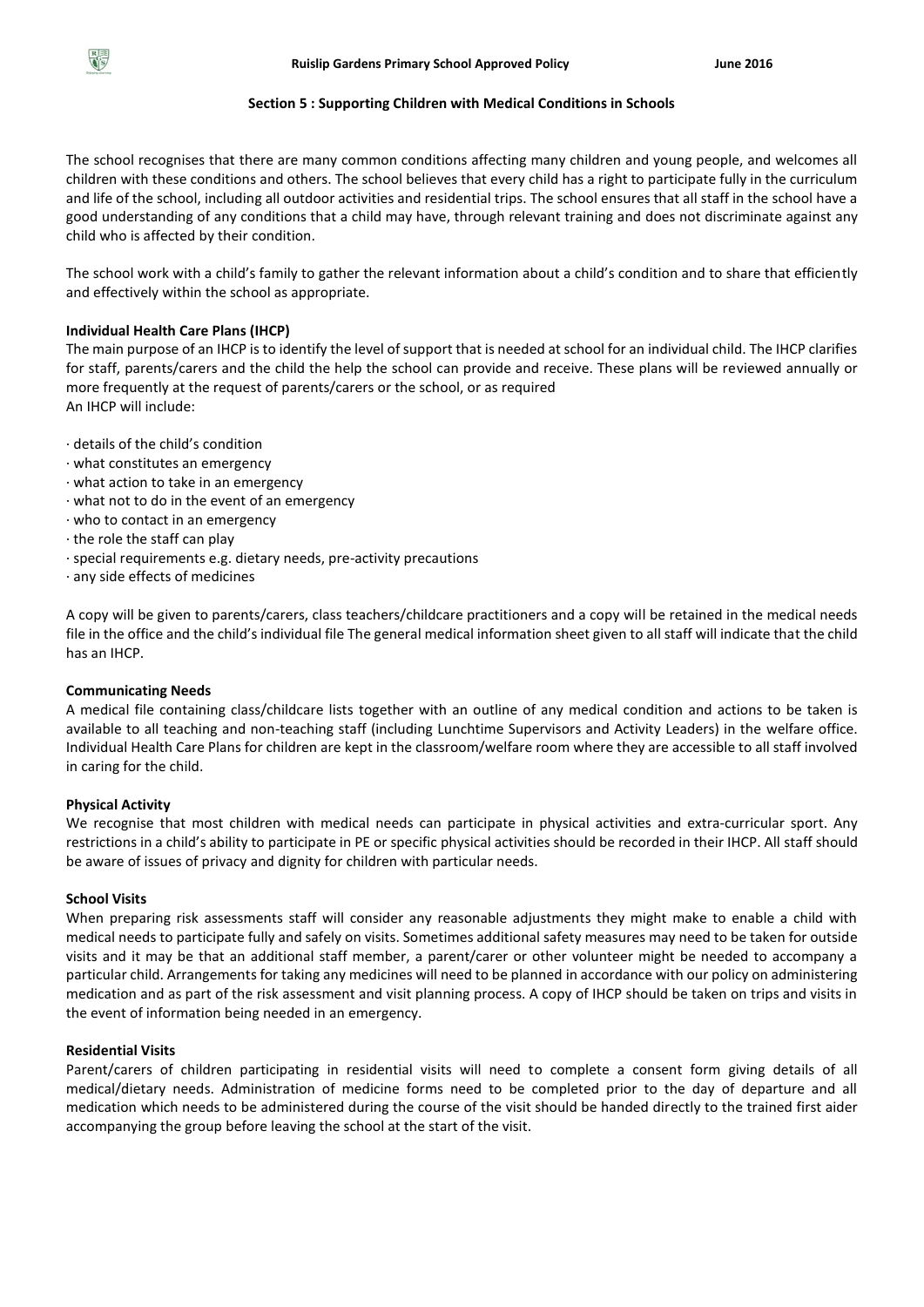

#### **EPI PENS AND ANAPHYLAXIS**

Anaphylaxis can be triggered by foods (nuts, shellfish, dairy products) or non foods (wasp and bee stings, certain medicines, even exercise). The symptoms of anaphylaxis can be identified by effects on the respiratory system, cardiovascular system, gastrointestinal system, skin, nervous system and genitourinary system. Any child requiring an Epi-Pen to be on standby must have an up to date treatment plan which should be replaced after the child's review at hospital with the updated copy.

If an Epi-pen is required in school then we must have two, one to be kept in the welfare room and one to be kept in the classroom.

Audits are undertaken by the School Nurse attached to Ruislip Gardens Primary and support given where required.

How will staff know which children might need an epipen? Photographs of all children needing an epipen can be found in Welfare Room, staff room and in classrooms of individual children. Children's Individual Health Care Plans are kept in classrooms copies are also stored centrally in the Medical File in the welfare room and in individual children's files. How will staff know when and how to administer an epipen? There will be annual training sessions for all staff. ONLY STAFF WHO HAVE HAD THE PROPER TRAINING ARE PERMITTED TO ADMINISTER AN EPI-PEN.

In the event of an attack it is important to administer an epipen as soon as possible and then call 999 for an ambulance, stating **CHILD HAVING ANAPHYLAXES ATTACK** and then contact the parent/guardian. It is important that the child is monitored at all times and if there is a delay in the ambulance arriving, then the 2nd Epi-pen should be administered. **ON NO ACCOUNT MUST THE CHILD BE TAKEN TO HOSPITAL USING PRIVATE TRANSPORT.**

In the event that a child does not have an epi-pen in school or their epi-pen is out of date the school reserves the right to refuse entry to that child until the medication is in school. Also, the school reserve the right to refuse entry for any child who does not have an accurate, relevant and valid care plan in place and that child requires an epi-pen to be administered in the event of an anaphylactic reaction.

## **ASTHMA**

## **Administering Inhalers**

- A. Preventative Inhalers, generally BROWN in colour and containing steroids.
- Are normally administered night and morning and therefore are not to be sent into school. Any sent into school will be returned.
- B. Relief Inhalers These are generally BLUE in colour and kept in each classroom. With effect from 1<sup>st</sup> February 2015 a parent/carer must provide 1 blue inhaler and 1 spacer to the school. This will be stored in the class medical bag. The school have purchased 4 Emergency Kits (comprising 2 spacers and 1 blue inhaler) these are stored in the Medical room, in each of the 2 trip medical bags and at the Medical station in the Reception classroom in the new end of the building. Where possible and feasible a child will use their own spacer in the event of an asthma attack. In the event that a school spacer is used from the Emergency Kit this spacer will be labelled and be set aside for future use by that individual child and the school will purchase a new spacer for the Emergency Kit.

In the interim period between now and  $1<sup>st</sup>$  February 2015 the school will continue to require two inhalers and two spacers for each child with one being stored in the class medical bag and one in the medical room.

- 1. Relief inhalers are available for the children to use in emergency with the teachers assistance, i.e.when breathless, coughing or wheezing.
- 2. A medical notebook is kept in the class bag.
- 3. A record of the child's name, dosage, date, time and when it is taken must be recorded in the medical notebook in the bag and initialled by the class teacher or other adult assisting the child to administer the medication.
- 4. The Welfare Officer must be notified of any change in the pattern of a child's use of his or her relief inhaler.
- 5. A spare relief inhaler is kept in the Medical Room.

# 6. **STRICT RULES**

1. No children other than those with medication are allowed to touch these containers.

- 2. Each child is only permitted to take his or her own medication out of the bag.
- 7. Playtimes and Lunchtimes:
	- a. Should a child have an attack at playtime, one of the Staff on duty should take the child to the Medical Room, if this is not possible the child's medication should be taken to the child.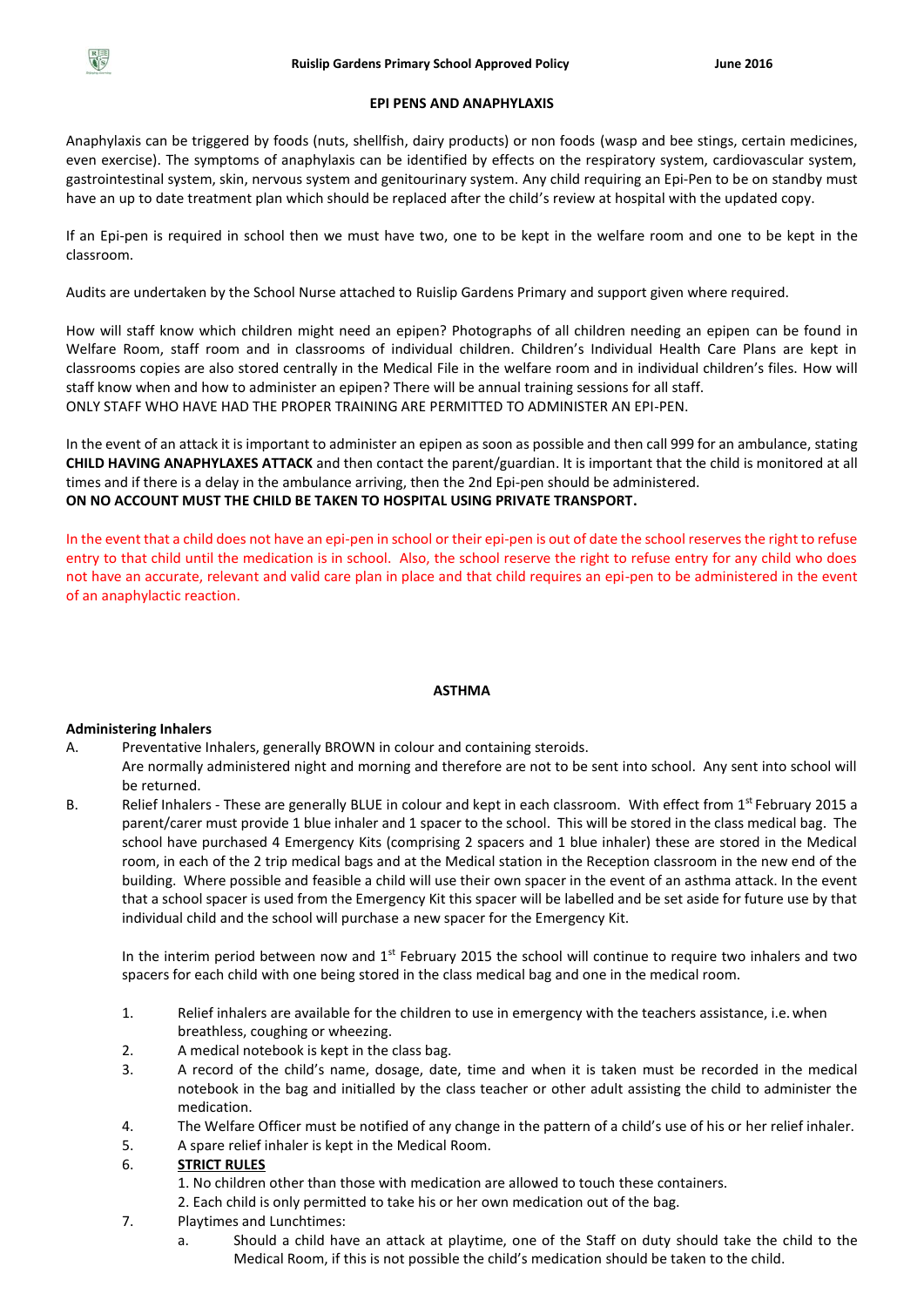- b. At lunch time should a child have an attack, the SMSA should take the child to the medical room to see the Welfare Officer.
- c. All of the children must use their inhalers via a volumatic spacer.

# **The Asthma Attack : what to do**

If a pupil with Asthma becomes breathless and wheezy or coughs continually:

- Keep calm. It is treatable.
- Let the pupil sit down in a position they find most comfortable. Do not make them lie down.
- Assist the pupil to take their blue inhaler.
- If the child's inhaler is not in school or has run out of capsules:
	- a. Call the parents or the emergency contact adult
	- b. Check the attack is not severe
- Wait 5 10 minutes.
- If the symptoms disappear, the pupil can go back to what they were doing.
- If the symptoms have improved, but not completely disappeared, call the parents or emergency contact adult. If the parents cannot be contacted, give another dose of the relief inhaler while still trying to contact them.
- If normal medication continues to have no effect: Call ambulance and alert senior / responsible member of staff.
- In emergency, if no adult can be reached, the Welfare Officer will accompany the pupil to the casualty department of Hospital straight away.
- If parents have not been contacted someone will continue to try to reach them.
- Keep trying with the usual reliever inhaler every 5 10 minutes until you hand them over to the Ambulance/Medical staff.

# **Sharing Information**

Parents should be encouraged to discuss their children's Asthma with the Welfare Officer, giving full details of treatment together with clear guidance on correct usage. The school will strongly encourage the use of an Asthma card available from the G.P. at clinics or from the school welfare office.

It is important that when visiting the Doctor/Asthma Clinic that you get an up to date card from them and then hand this card to the Welfare Officer to make any necessary changes.

Teachers should share with their colleagues and the Welfare Officer information and concern about individual children's Asthma and the policy in general.

The school has a responsibility to advise ALL staff on Asthma management. An important role can be played by the Welfare Officer, the School / Asthma Clinic Nurse, who can give valuable information through staff meetings, workshops, parents evening etc. as well as being available to discuss problems when they arise.

There will be a Staff Meeting once a year when the Paediatric Respiratory Nurse from Eastcote Health Centre will give a talk on Asthma in schools and will remind the staff on how to administer the inhalers.

## **DIABETES**

We recognise that Diabetes should not be taken lightly because it is a very serious condition, and could result in a Hypoglycaemia attack (Hypo) where blood sugar level become too low, or a Hyperglycaemia attack (Hyper) where blood sugar levels become too high. Prompt medical attention will then be required to rectify the chemical and sugar imbalance in the blood. Children who are diabetic need supervision and careful monitoring so that staff are aware of any changes in the child and are able to take immediate action if they should need to. All children with Diabetes in school will have their own IHCP. Each child with diabetes will have an emergency box labelled with their name and photograph and containing any relevant equipment required to control a hypo or hyper attack.

## **ECZEMA**

We are aware that active (acute) eczema causes constant itching and can mean sleepless nights and daytime drowsiness. We recognise that children who suffer with eczema may need the support of school staff to help them deal with this condition and that they may need help to apply emollients.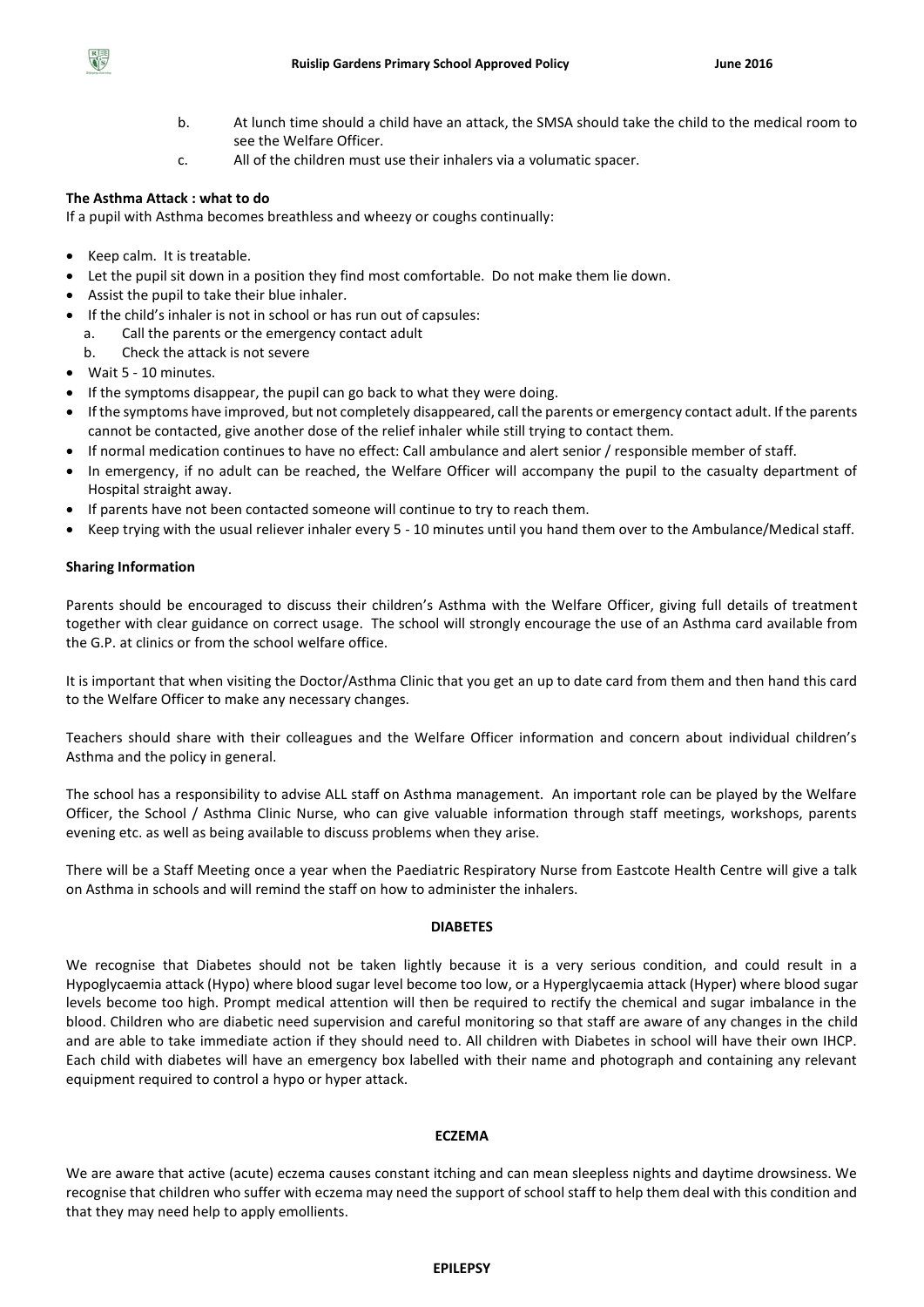

IN THE EVENT OF A CHILD HAVING AN EPILEPTIC SEIZURE Stay calm If the child is convulsing then put something soft under their head Protect the child from injury (remove harmful objects from nearby) NEVER try and put anything in their mouth or between their teeth Try and time how long the seizure lasts – if it lasts longer than usual for that child or continues for more than five minutes then call medical assistance When the child finishes their seizure stay with them and reassure them Do not give them food or drink until they have fully recovered from the seizure

#### **Section 6 : NEEDLE STICK INJURY**

## **Needlestick/Sharps Injury Policy provided by Occupational Health Unit, London Borough of Hillingdon**

Occupational Health Unit Contact Details 2 North, Civic Centre, Uxbridge, Middlesex, UB8 1UW Telephone : 01895 250598 Fax : 01895 277076 E mail : [OHUServiceDesk@hillingdon.gov.uk](mailto:OHUServiceDesk@hillingdon.gov.uk)

## **1. Scope**

This policy applies to all employees of the London Borough of Hillingdon.

#### **2. Purpose**

This policy has been developed to provide clear guidelines for employees on the management of needle stick injuries and exposures to blood and body fluids, to reduce the risk of transmission of infection resulting form the injury or exposure.

#### **3. Policy**

The policy advises and supports all employees, managers and Occupational Health Staff on the management of needle stick injuries and exposures to blood and body fluids, to reduce the risk of transmission of blood-borne virus transmission.

The policy describes the actions to be taken to reduce the risk of the major blood-borne viruses; hepatitis B, hepatitis C and human immunodeficiency (HIV) infection developing following the injury.

#### **4. Routes of transmission**

Sources of infection are infected people, contaminated objects, sharps, equipment.

Blood borne viruses are transmitted through entry of blood or other body fluids containing virus into the body of a susceptible person. This may occur –

- through skin puncture with blood contaminated sharp objects such as needles, instruments or glass
- via blood transfusion
- through contamination of open wounds and skin lesions such as severe eczema
- through splashing the mucous membranes of the eye, nose or mouth
- through human bites when blood is drawn;

And also contaminated instruments used for tattooing, body piercing and electrolysis. through unprotected sexual intercourse and by sharing injecting equipment.

## **5. Definitions**

#### **Needlestick injuries**

Injuries caused by hypodermic needles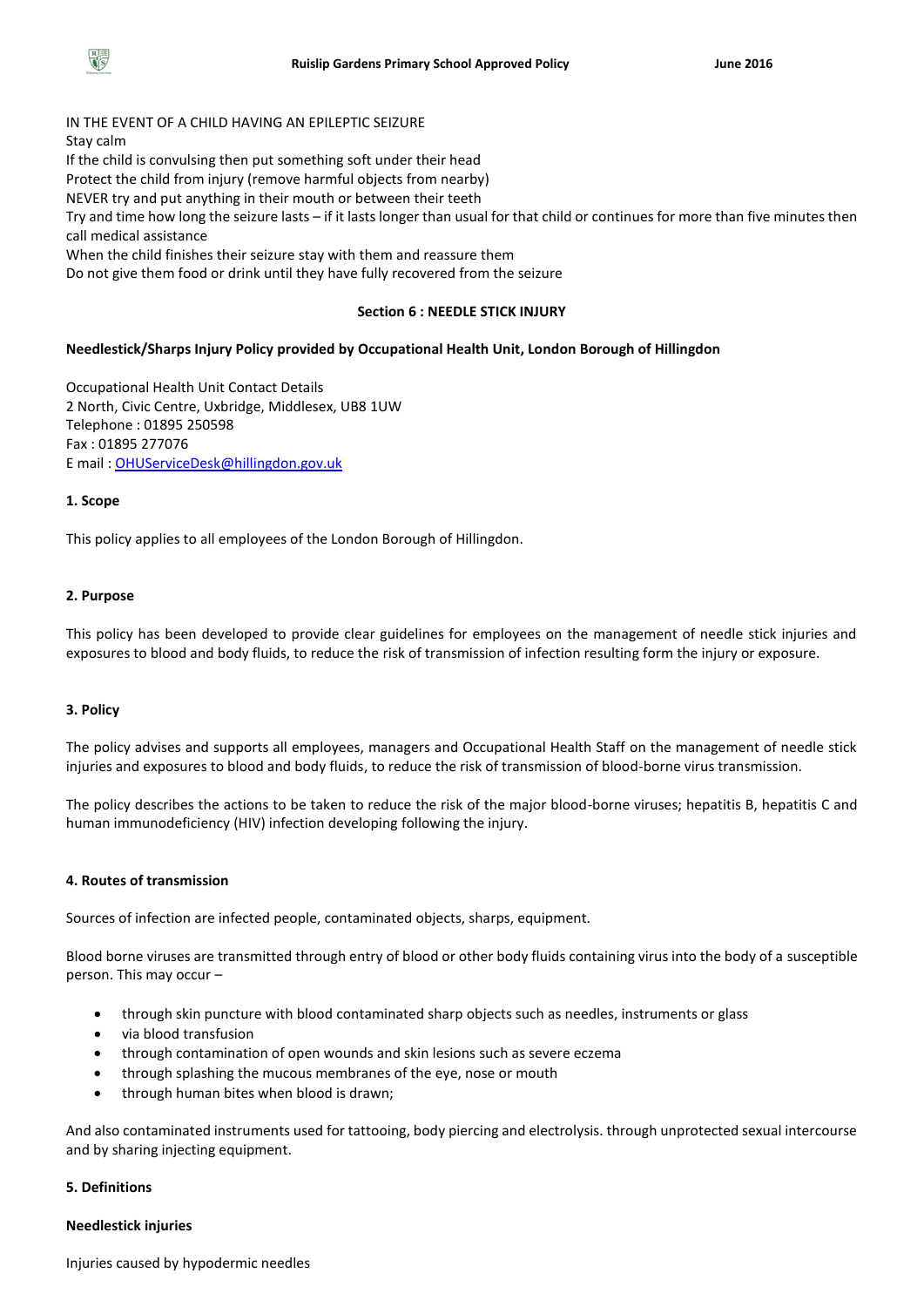

#### **Injuries**

Wounds caused by sharp objects, which are stained with blood

#### **Splashes**

Contact of blood/blood stained body fluids with the eyes and / or mouth

#### **Exposure**

Contact of blood/blood stained body fluids with non-intact skin

#### **Source person**

A person whose blood or blood stained body fluids have come into contact with an employee by splashing into eyes, mouth or onto broken skin or by accidental injury. If the source person is unknown, the term source person unknown shall be used.

#### **Accident area**

The site of injury

## **Immediate care area**

The area where the emergency management of the injured person is carried out

## **6. Responsibilities of the exposed person following the incident**

The exposed person shall –

- a) Encourage bleeding by gently squeezing the site of puncture; do not suck.
- b) Wash the wound under running warm water and soap, and cover with an appropriate dressing. If contamination has occurred in the skin, eyes or mouth wash the area with plenty of water.
- c) Immediately inform the manager/officer in charge.
- d) Go to the Accident and Emergency Dept at Hillingdon Hospital within **one hour** of the incident.
- e) Inform the hospital reception desk of the needle stick/sharp injury and ask to be seen by specially trained doctors.
- f) Be available to attend all required screening, assessment and treatment.

## **7. Responsibilities of managers/officers in charge**

It is essential that a risk assessment is conducted on all activities that could expose staff members to the risk of blood borne diseases. The risk assessment shall as a minimum include the –

- Nature of the work
- Exposure time/method
- Precautions in place

# **This was completed September 2014 Staff and governors, will review this policy every three years unless circumstances demand an earlier review**

Once the level of risk is established appropriate control measures shall be identified and implemented to reduce the risk to as low as is reasonably practicable.

As a minimum the control measures shall incorporate Information, instruction and training on –

- Safe systems of work
- The use of appropriate personal protective equipment such as gloves and aprons
- First aid procedures and facilities available
- The means for reporting an accident or incident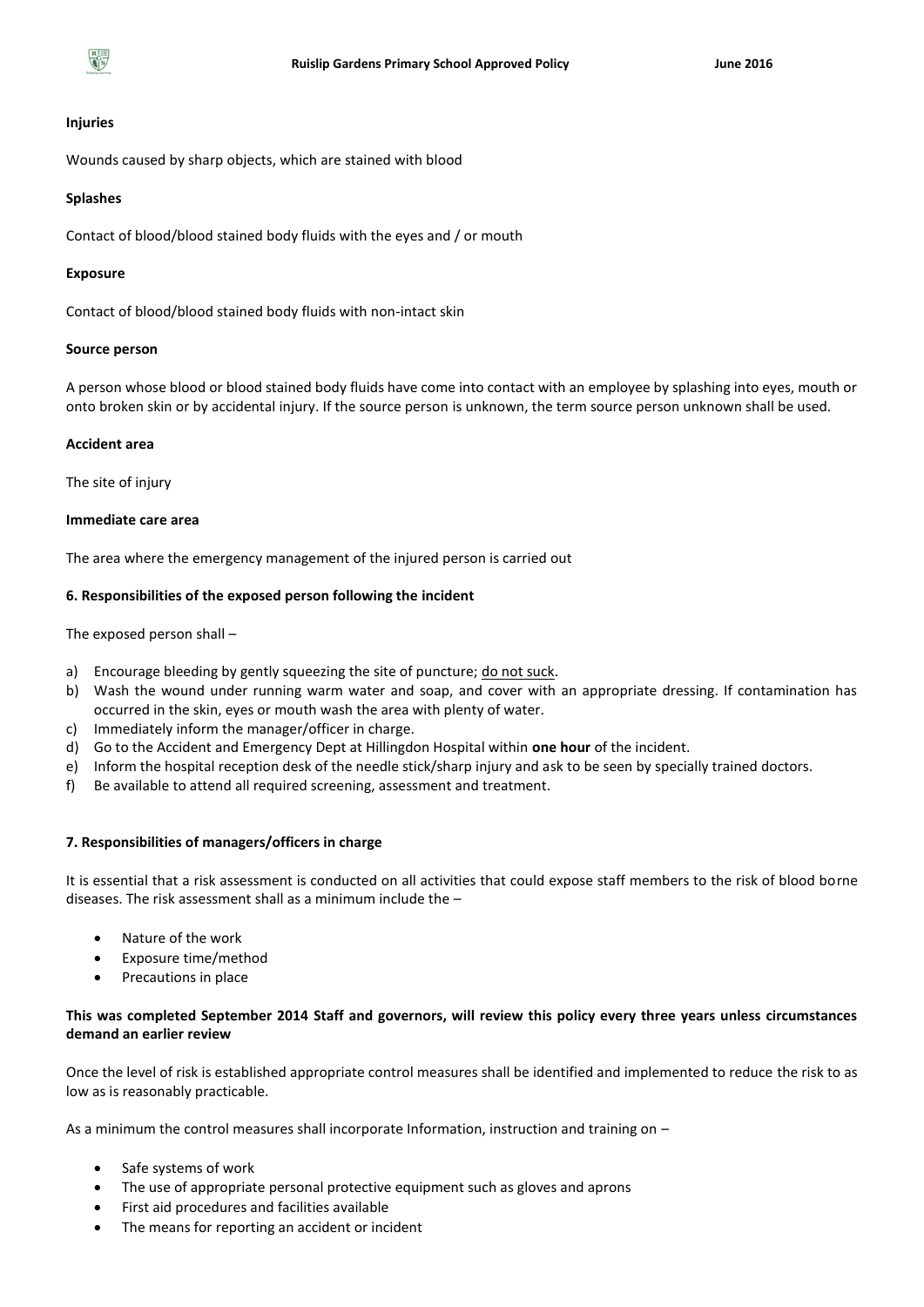

If deemed necessary as part of the controls to prevent the transmission of blood borne viruses, the Hepatitis B vaccination shall be made available to staff at risk. Should a staff member be exposed to blood or any body fluids, if possible they shall request the source person to give consent for a blood sample to establish HIV, Hepatitis B and Hepatitis C anti-bodies; this should be organised through the person's doctor. The person has the right to refuse to provide a sample and it should also be understood that the person can still change his/her mind to provide consent to release the information even though he/she had agreed to a blood test initially.

The manager must conduct an investigation immediately following an accident or incident to  $-$ 

- a) Ensure that the appropriate first aid procedures are being carried out e.g. the injured person washes out the wound with lots of water/soap and cover the wound with a waterproof dressing
- b) Establish if the injury has penetrated the skin, whether bleeding is present. If the injury has penetrated the skin or the contaminated blood /body fluids have been splashed onto broken skin / eyes then the manager must refer the person to the **Accident and Emergency Dept at Hillingdon Hospital within one hour of the** incident. To ensure the quickest response possible it may be necessary for the manager to pay for transport to and from the hospital for the injured person.
- c) Record the incident with details of how it happened
- d) Refer the exposed person to the Inform the Occupational Health Unit as soon as possible.
- e) Ensure that the injured person clearly understands the need to attend follow up screenings and health surveillance.

## **8. Responsibilities of the Occupational Health Staff**

8.1 Immediately upon being notified of a needle stick injury, the responding member of Occupational health staff shall –

- a) Check that appropriate first aid measures have been applied at the immediate care area
- b) Assess the injury and advise appropriately
- c) Ensure that the exposed person attends the accident and Emergency dept at Hillingdon Hospital within one hour
- d) Record the details of:
- Time of injury
- Name of exposed person
- Name of source person if available
- Place of incident
- Circumstances under which it took place
- 8.2 Should the exposed person attend the Occupational Health Unit before the hospital, the responding member of Occupational health staff shall –
- a) Assess the injury
- b) Obtain previous vaccination history
- c) If possible, ensure that written consent is obtained for testing for HIV
- d) Fill in the request forms for HIV, Hep B and Hep C for serum storage and status and baseline testing before administration of treatment.
- e) Send the exposed person to Hillingdon Hospital
- 8.3 As soon as possible after the injury arrange for follow up testing at Hillingdon Hospital along the following time frames –
- HIV screen at 12 weeks and 24 weeks
- Hepatitis B screen at 6 weeks, 12weeks and 24weeks after the injury
- Hepatitis C screen at 6weeks, 12weeks and 24weeks after the injury
- 8.4 In addition, following an exposure the Occupational Health Unit shall –
- a) Inform the exposed person of the blood test results in writing.
- b) Provide any follow up support as necessary for the individual and close contacts such as the family, partner and spouse.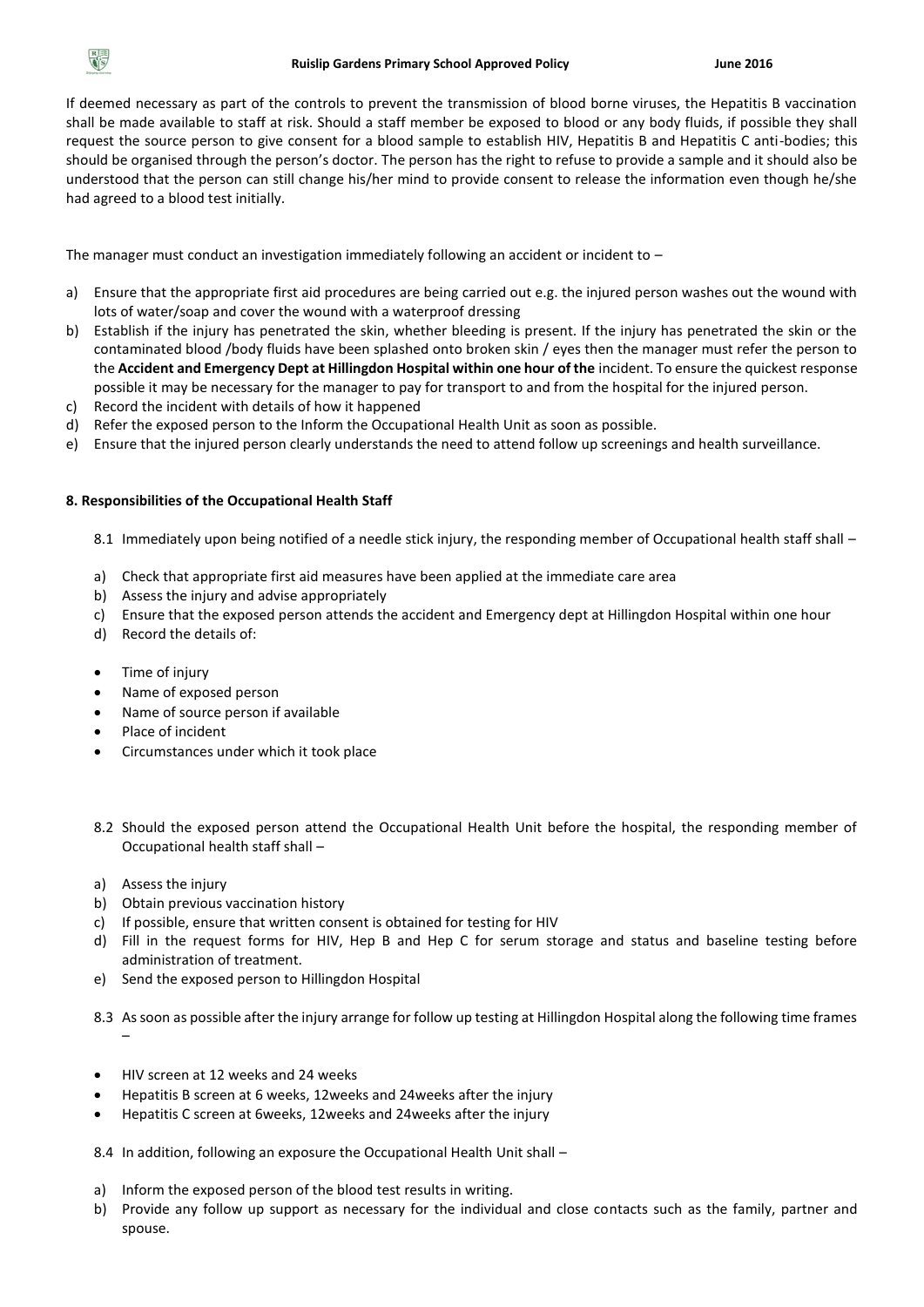

- c) Advise the exposed person that they can also contact The Health Protection Agency at Colindale, London on 0208 327 6423/7152/7095 or the local Health Protection Agency based at Wembley on 0208 782 1144 for further advice or information.
- d) Notify The Health Protection Agency at Colindale at 6 weeks and 6 months post exposure if post exposure prophylaxis (PEP) is prescribed by the Hillingdon Hospital.

# **9. Post Exposure to Hepatitis B**

It is important to try to obtain a blood specimen from the source (with consent) to establish HbsAG status (Hepatitis B surface antigen). However working in certain areas where source persons have learning difficulties, obtaining the sample is difficult or impossible. Some people may refuse to provide a sample and sometimes the source is unknown.

Hepatitis B immunoglobulin (HBIG) is available for passive protection and is normally used in combination with hepatitis B vaccine to confer passive/active immunity after exposure. HBIG can be obtained from The Health Protection Agency at Colindale. The chart in Appendix 1 shows HBV prophylaxis after sustaining any sharp injury/contamination incident.

# **10. Post Exposure to Hepatitis C**

There is no post exposure prophylaxis for Hepatitis C. Serological testing and storage should be considered after significant exposure. The serum should be stored for at least two years. Hepatitis C screening is carried out at 6 weeks, 12 weeks and 24 weeks.

# **11. Post Exposure to HIV (Human Immunodeficiency Virus)**

Depending on the risk assessment of the injury anti-retoviral medication should be given within the hour. The drugs will reduce the risk of infection and pre and post test counselling should also be offered. An informed signed written consent must be obtained from the exposed person before screening for HIV can go ahead.

## **12. When to consider Post-Exposure Prophylaxis (PEP)**

Post exposure prophylaxis should be considered only when there has been exposure to blood or other high-risk body fluids known to be or strongly suspected to be infected with HIV. These fluids include: amniotic fluid, vaginal secretions, semen, saliva in association with dentistry, and tissues.

Post-exposure prophylaxis should not be considered following contact through any route with low risk materials e.g. urine, vomit, saliva, faeces, unless they are visibly blood stained.

## **13. Pregnancy**

Decisions to take PEP during pregnancy should take account of the balance of risks, but should not be withheld where the risks of HIV infection are thought to be significant. Expert advice should be sought from The Health Protection Agency.

# **14. Counselling and follow-up**

Immediate advice is available from special personnel at The Tudor Wing, Hillingdon Hospital. Confidential counselling is provided, however, the exposed person must provide an informed written consent for pre and post counselling for HIV to go ahead.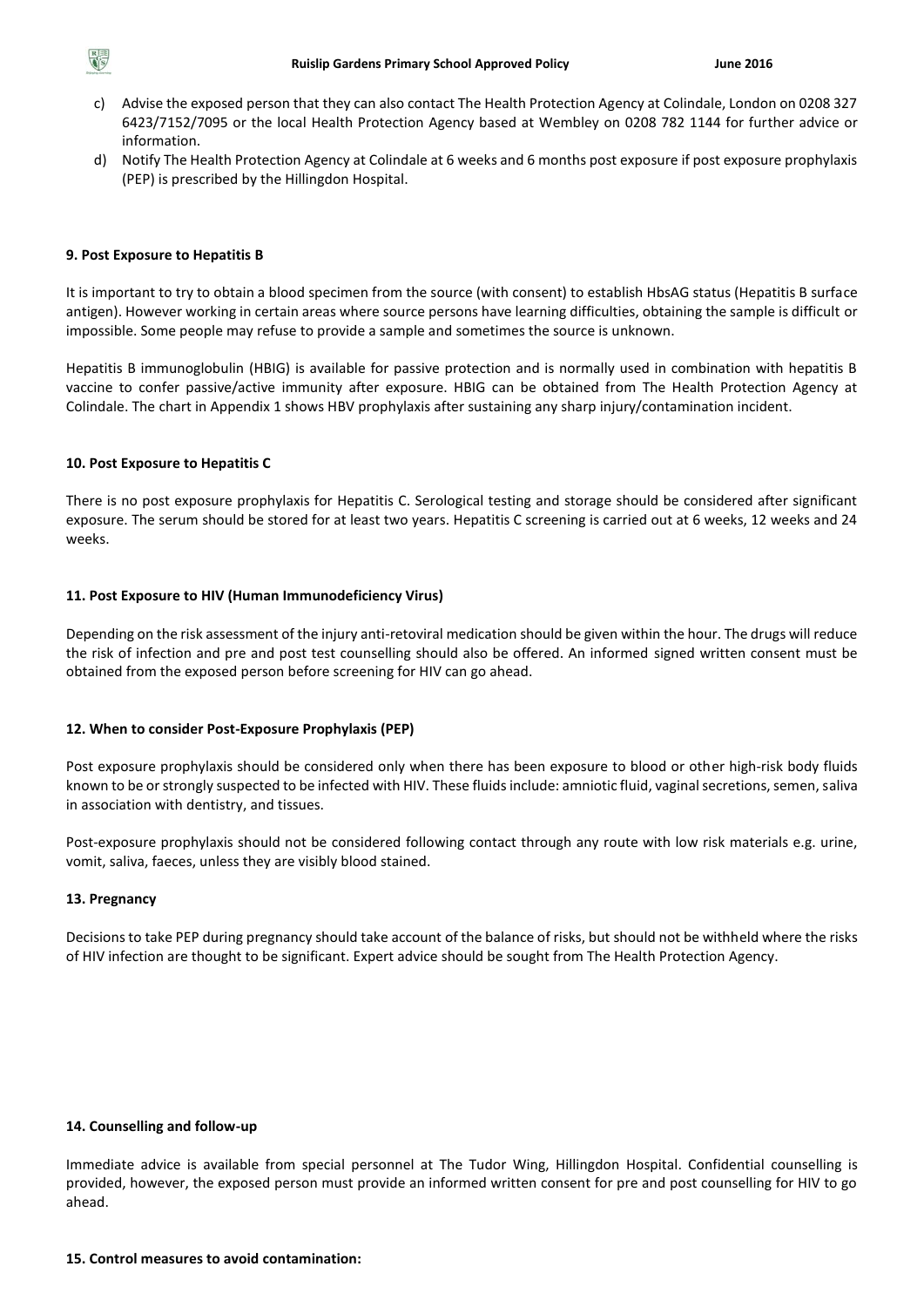

The following control measures shall be applied as appropriate in all safe systems of work designed to avoid contamination –

- Do not put used needles back in its original cover; re-capping and re-sheathing must be avoided
- Do not break or bend needles
- Do not remove needles from syringes
- Do not pass un-sheathed needle and syringe combination or other sharps from one person to another
- Never leave sharps in a uncontrolled location
- Always keep a Sharps container immediately to hand to receive used needles and syringes
- Always securely close and seal Sharps containers when three-quarters full
- Always wear protective gloves or other suitable PPE when dealing with body fluids particularly blood
- Effective hand washing and drying of hands
- Cover any areas with broken skin that is exposed
- Vaccination programme
- A system for the prompt reporting of accidents and incidents
- Obtain advice from The Health Protection Agency if in doubt or for further information or queries
- Appropriate information, instruction and training with a record of provision kept for all staff members who deal with sharps and needle stick injuries
- A system for reporting any misuse of handling sharps to management